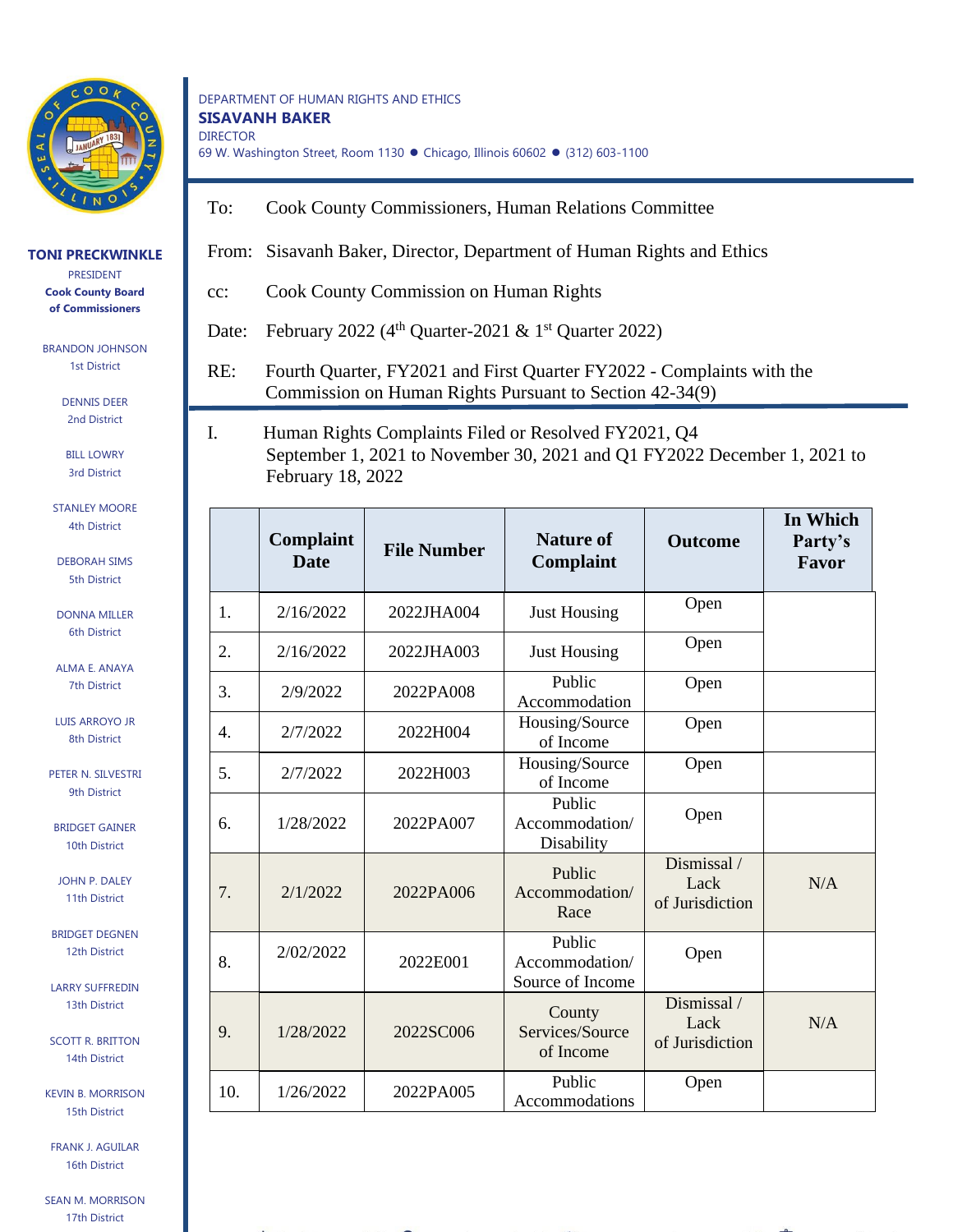| 11. | 1/24/2022  | 2021JHA015 | <b>Just Housing</b>                     | Withdrawal/S<br>ettlement              | Complainant |
|-----|------------|------------|-----------------------------------------|----------------------------------------|-------------|
| 12. | 1/24/2022  | 2022SC005  | County Services/<br>Disability          | Dismissal /<br>Lack<br>of Jurisdiction | N/A         |
| 13. | 1/10/2022  | 2022PA003  | Public<br>Accommodation/<br>Race        | Dismissal /<br>Lack<br>of Jurisdiction | N/A         |
| 14. | 1/25/2022  | 2022PA002  | Public<br>Accommodations                | Dismissal /<br>Lack<br>of Jurisdiction | N/A         |
| 15. | 1/26/2022  | 2021JHA001 | <b>Just Housing</b>                     | Settlement                             | Complainant |
| 16. | 1/14/2022  | 2022H002   | Housing/Source<br>of Income             | Open                                   |             |
| 17. | 1/20/2022  | 2022PA004  | Public<br>Accommodation/<br>Religion    | Open                                   |             |
| 18. | 1/20/2022  | 2022SC004  | <b>County Services</b>                  | Dismissed-<br>Incomplete<br>Complaint  | Respondent  |
| 19. | 1/13/2022  | 2022SC003  | County<br>Service/Age,<br>Nat'l Origin, | Dismissed-<br>Lack of<br>Jurisdiction  | N/A         |
| 20. | 1/27/2022  | 2021H009   | Housing                                 | Withdrawal                             | N/A         |
| 21. | 1/7/2022   | 2022H0001  | Housing, Race,<br>Color                 | Open                                   |             |
| 22. | 1/12/2022  | 2022PA0001 | Public<br>Accommodation/<br>Race/Sex    | Open                                   |             |
| 23. | 1/13/22    | 2022JHA002 | <b>Just Housing</b>                     | Open                                   |             |
| 24. | 12/06/2021 | 2022SC002  | County<br>Services/Race                 | Open                                   |             |
| 25. | 12/03/21   | 2022SC001  | <b>County Services</b>                  | Open                                   |             |
| 26. | 11/2/21    | 2021E016   | Employment/Dis<br>ability/Religion      | Open                                   |             |
| 27. | 12/26/21   | 2021E015   | Employment/<br>Race                     | Open                                   |             |
| 28. | 12/13/21   | 2021H016   | Housing/Race                            | Open                                   |             |
| 29. | 11/19/21   | 2021JHA016 | JHA/Housing/<br>Race                    | Open                                   |             |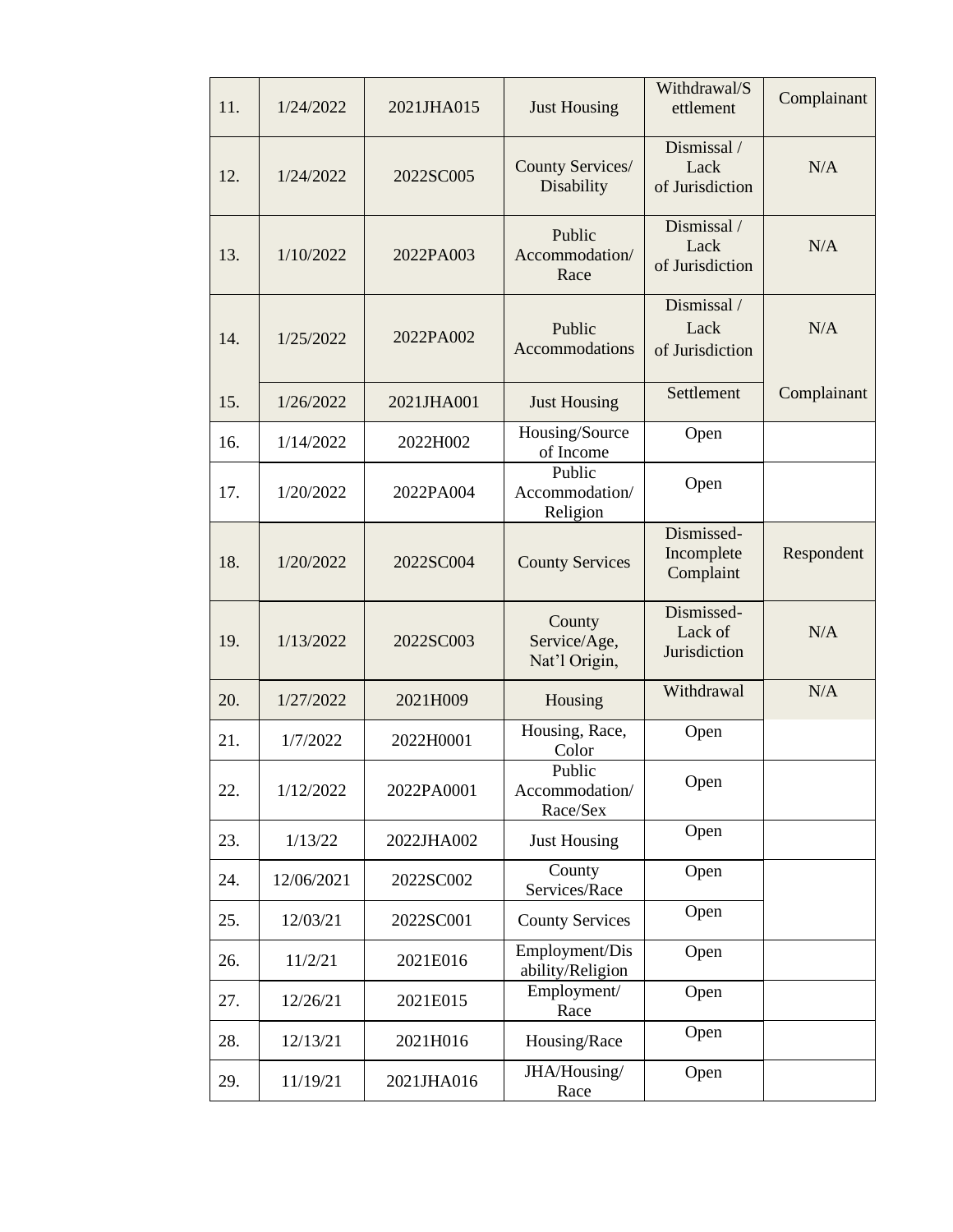| 30. | 11/18/21   | 2021E014   | Employment/<br>Religious<br>Accommodation   | Open                                  |             |
|-----|------------|------------|---------------------------------------------|---------------------------------------|-------------|
| 31. | 11/18/21   | 2021PA005  | Public<br>Accommodation/<br>Disability/Race | Open                                  |             |
| 32. | 11/12/21   | 2021LW001  | Living Wage                                 | Withdrawal/<br>Settlement             | Complainant |
| 33. | 11/16/21   | 2021E012   | Employment/<br>National Origin              | Open                                  |             |
| 34. | 11/09/2021 | 2021JHA014 | Housing/JHA                                 | Open                                  |             |
| 35. | 11/01/2021 | 2021JHA013 | Housing/JHA                                 | Open                                  |             |
| 36. | 10/27/21   | 2021E010   | Employment/Ret<br>aliation                  | Dismissed-<br>Incomplete<br>Complaint | N/A         |
| 37. | 10/27/21   | 2021H015   | Housing/HCV                                 | Withdrawal/<br>Settlement             | Complainant |
| 38. | 10/27/21   | 2021H014   | Housing/HCV                                 | Open                                  |             |
| 39. | 10/27/21   | 2021H013   | Housing/HCV                                 | Open                                  |             |
| 40. | 10/4/2021  | 2019E007A  | Employment                                  | Withdrawal/<br>Dismissal              | N/A         |
| 41. | 10/7/2021  | 2021JHA007 | <b>Just Housing</b>                         | Withdrawal/<br>Settlement             | Complainant |
| 42. | 10/8/2021  | 2021H007   | Housing                                     | Withdrawal/<br>Settlement             | Complainant |
| 43. | 10/8/2021  | 2021JHA005 | <b>Just Housing</b>                         | Withdrawal/<br>Settlement             | Complainant |
| 44. | 10/13/2021 | 2021H006   | Housing                                     | Withdrawal<br>/Settlement             | Complainant |
| 45. | 10/20/2021 | 2021PA002  | Public<br>Accommodation                     | Lack of<br>Jurisdiction<br>/Dismissal | N/A         |
| 46. | 10/20/2021 | 2021E008   | Employment                                  | Withdrawal/<br>Settlement             | Complainant |